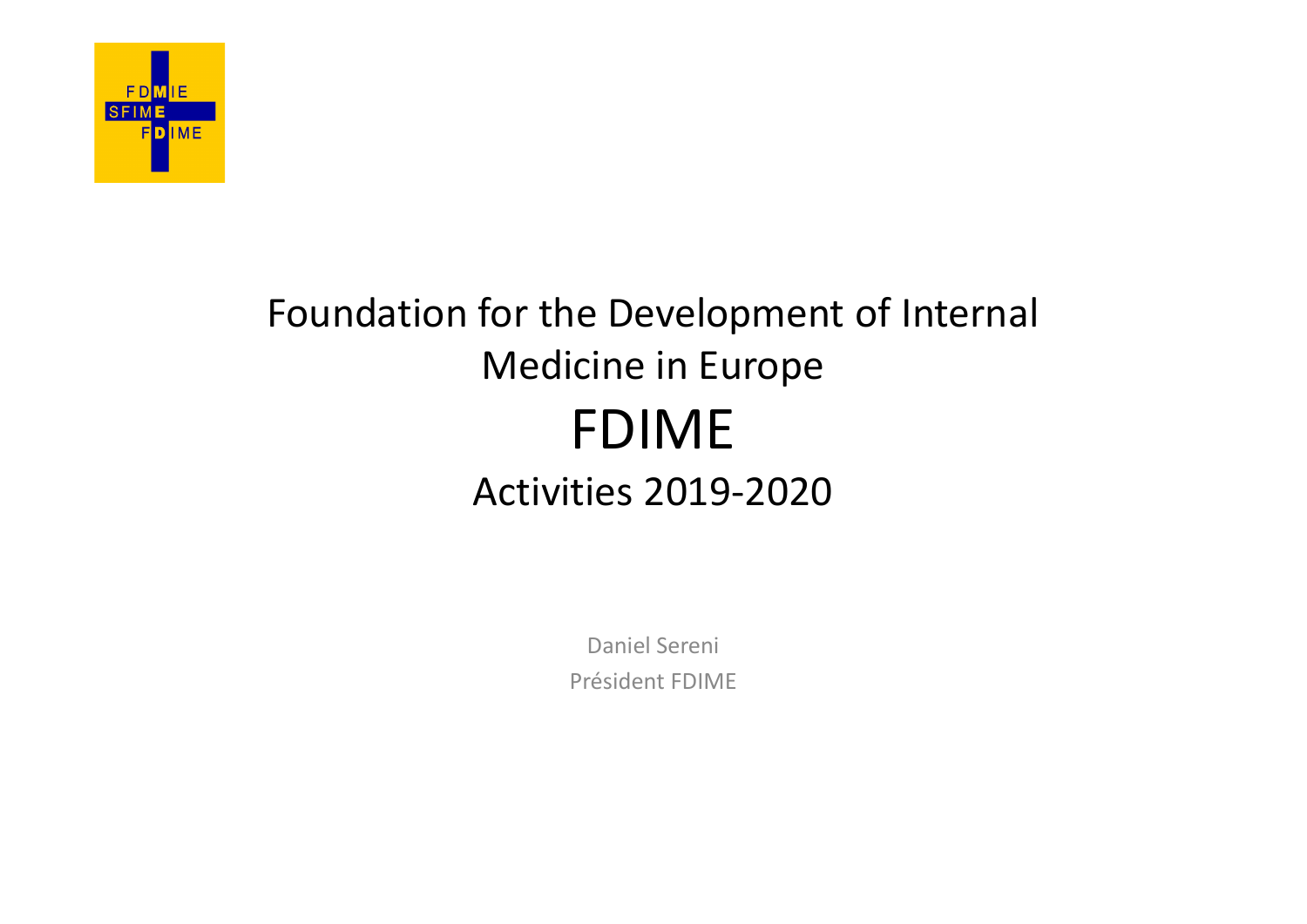

# FDIME Main activities FOIME Main activ FOIME Main activities<br>• offers ESIM Bursaries<br>• organizes with EFIM the Clinical Research Seminar<br>• Supports YLexchange program

- 
- offers ESIM Bursaries<br>• organizes with EFIM the Clinical Research Seminar<br>• Supports YI exchange program<br>• Supports poster prizes at ECIM<br>• Supports Research with annual grants • Organizes with EFIM the Clinical Research Seminar<br>• Supports YI exchange program<br>• Supports poster prizes at ECIM<br>• Supports Research with annual grants<br>• for the study of rare diseases<br>— for clinical research in Interna organizes with EFIM the Clinical Research Seminar<br>• iupports YI exchange program<br>• iupports poster prizes at ECIM<br>• Supports Research with annual grants<br>• for the study of rare diseases<br>– for clinical research in Internal
- Supports YI exchange program
- 
- -
	-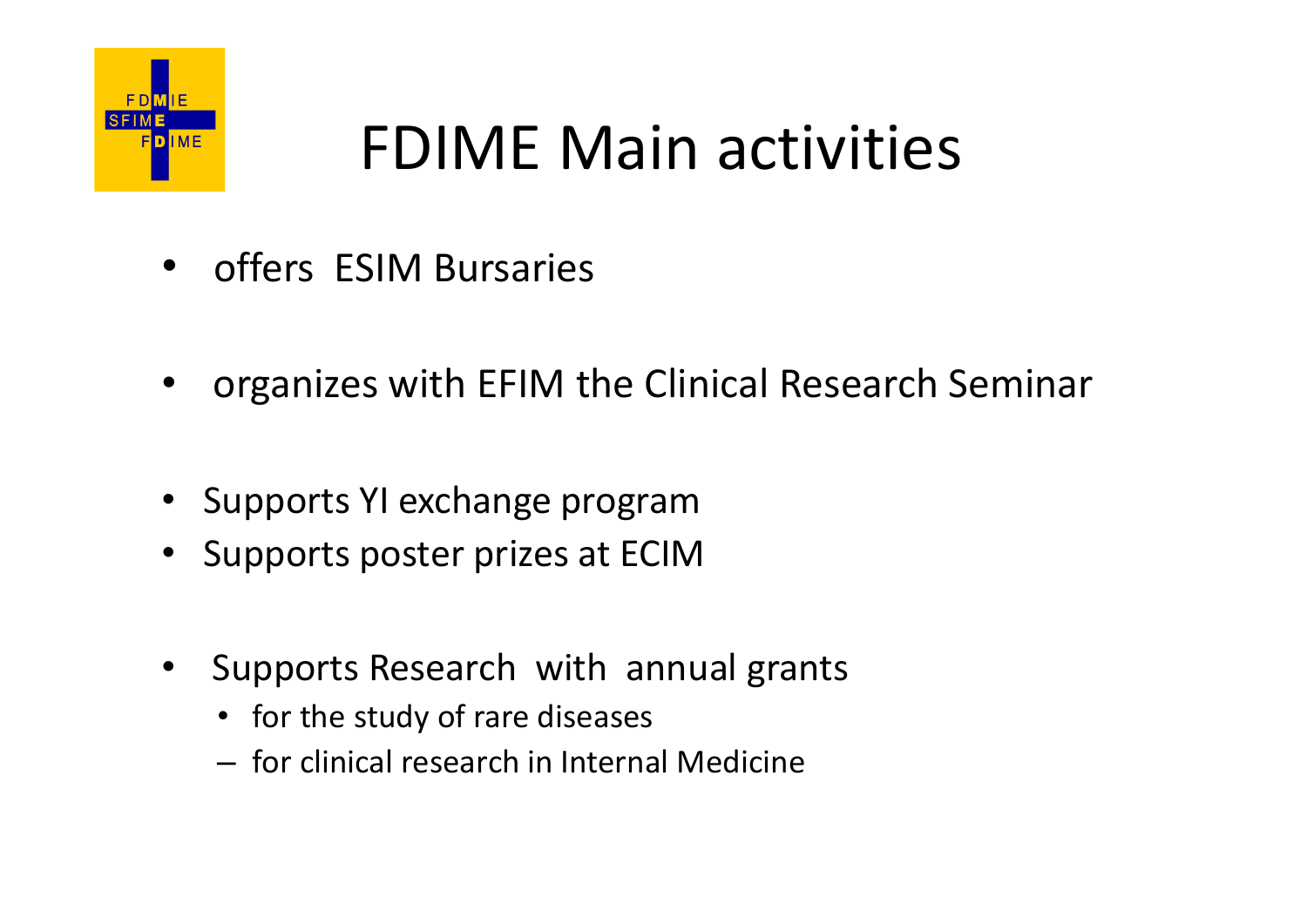

## 2020 An exceptional year

- due to the Covid 19 pandemic some of FDIME activities had to be cancelled
	- the annual Clinical Research Seminar in Paris initially scheduled in June 2020
	- Bursaries for the summer ESIM
	- Best Posters prizes at ECIM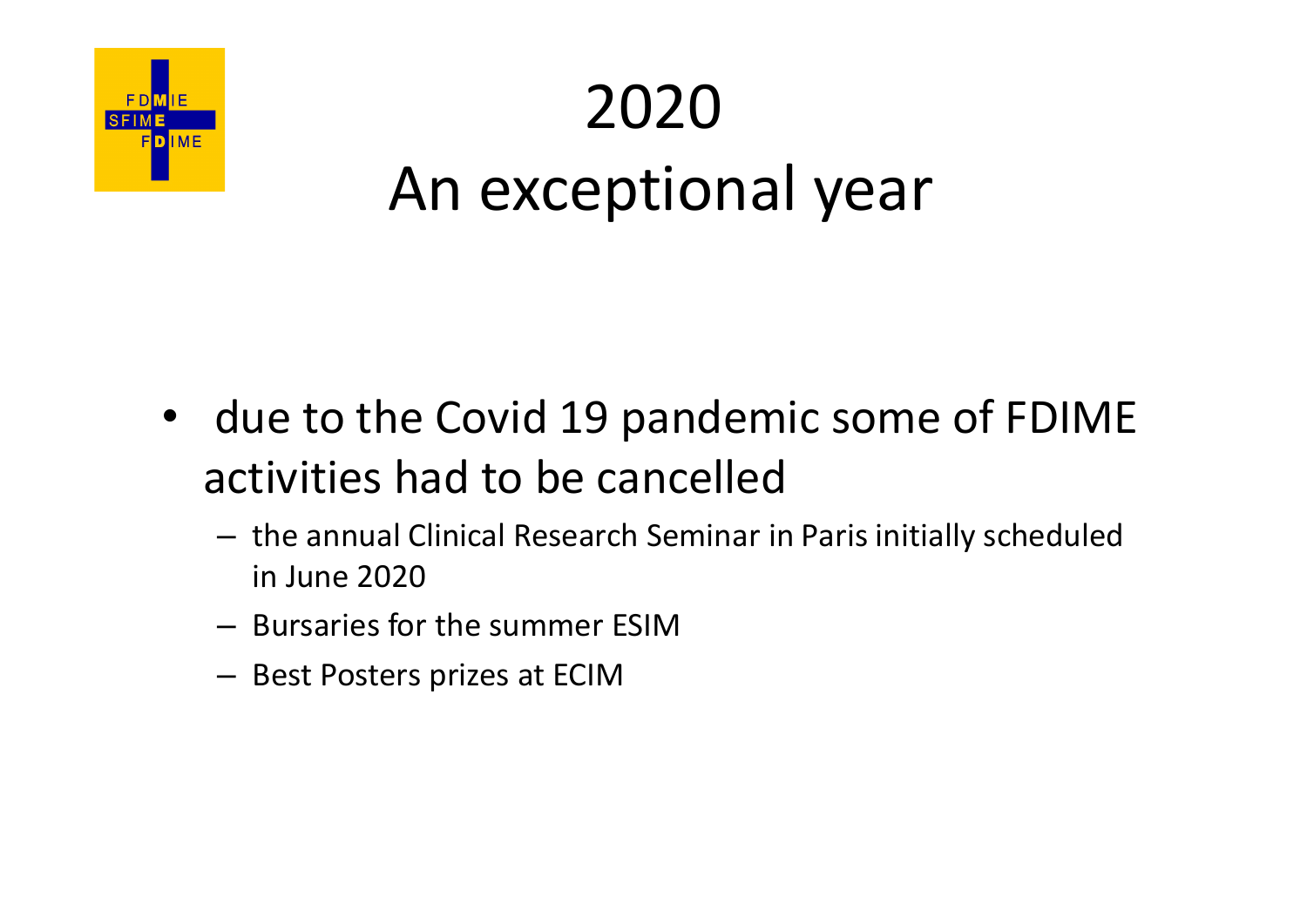

#### Research Grants

- $-$  ln 2019.
	- Dr F. Rodrigues from Paris to Leeds
		- Macrophages roles in autoinflammatory diseases
		- 17 500 euros
- In 2020
	- Dr P. Wolf from Vienna to Paris
- Diagnostic Algorithm in excess of Growth Hormone • Dr F. Rodrigues from Paris to Leeds<br>• Macrophages roles in autoinflammatory diseases<br>17 500 euros<br>• Dr P. Wolf from Vienna to Paris<br>• Diagnostic Algorithm in excess of Growth Hormone<br>17 500 euros<br>• Dr M. Manzillotta from
	- 17 500 euros
	- - Optimization of autoimmune pancreatitis treatment
		- 8 750 euros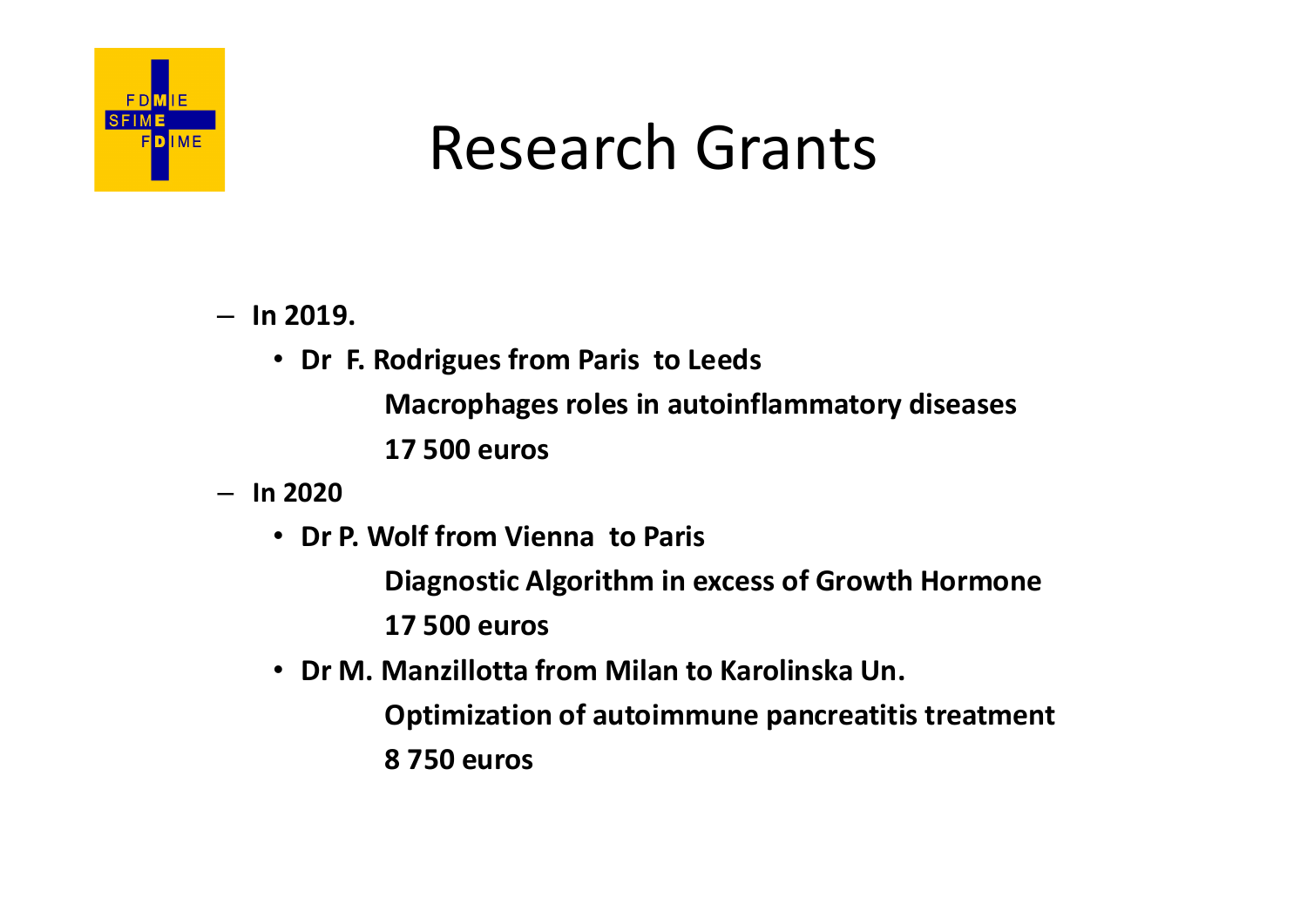

### 2019-2020 FDIME bursaries

- ESIM Winter School
- 2019-2020 FDIME bursaries<br>ESIM Winter School<br>- Dr Justine Bruvere and Dr Linda Kundzina, from<br>Lithuania<br>Young internsits Exchange program Lithuania **PREASE 1999-2020 FDIME bursarie**<br>• ESIM Winter School<br>– Dr Justine Bruvere and Dr Linda Kundzina, from<br>Lithuania<br>• Young internsits Exchange program<br>– Five bursaries
- -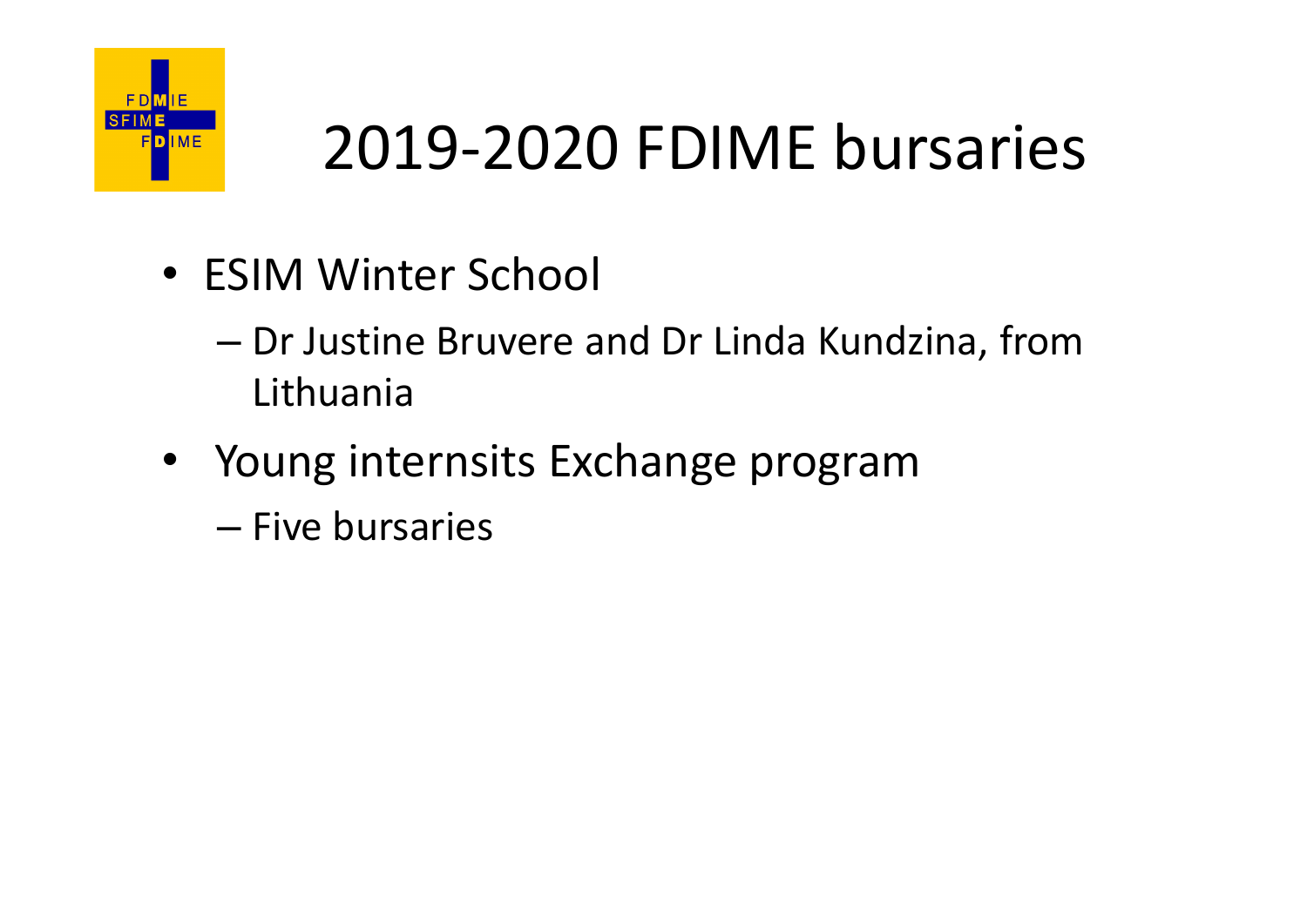

#### Public Information Letters

- To inform a broad audience on current health problems
- Published monthly
	- On www.fdime.org
	- To a 3000 mailing list
	- On facebook
		- 100 000 persons reached and 5000 interactions per letter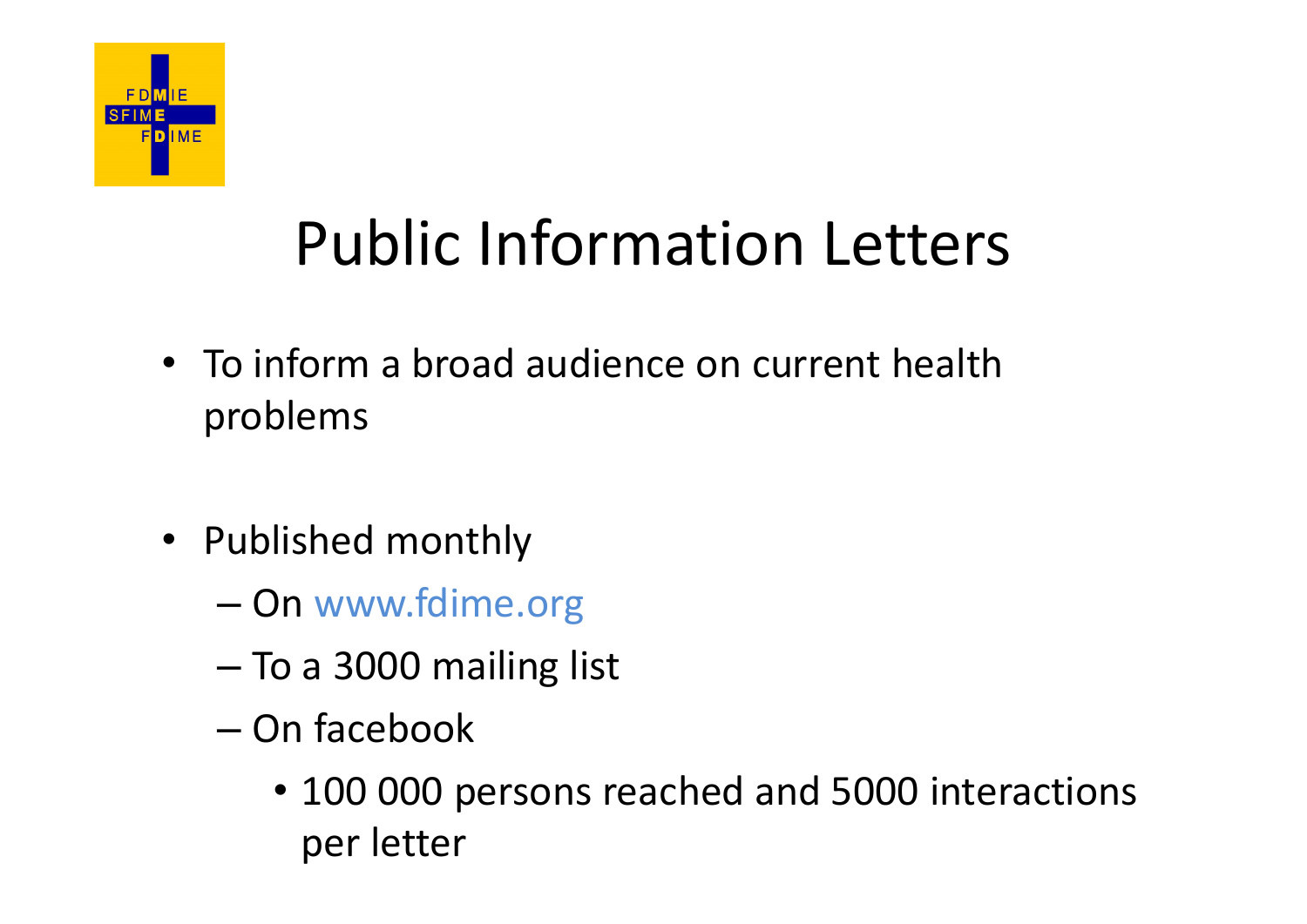

#### Public Information Letters

10 monthly newsletters dedicated to Covid 19 issues

- In plain language accessible to lay people
- Giving the opinion of European Internists
- On epidemiology , virus and mutants , clinical symptoms and complications, diagnosis, immune response , treatments, vaccines and prevention ..
- Thanks to active participation of all FDIME Council members